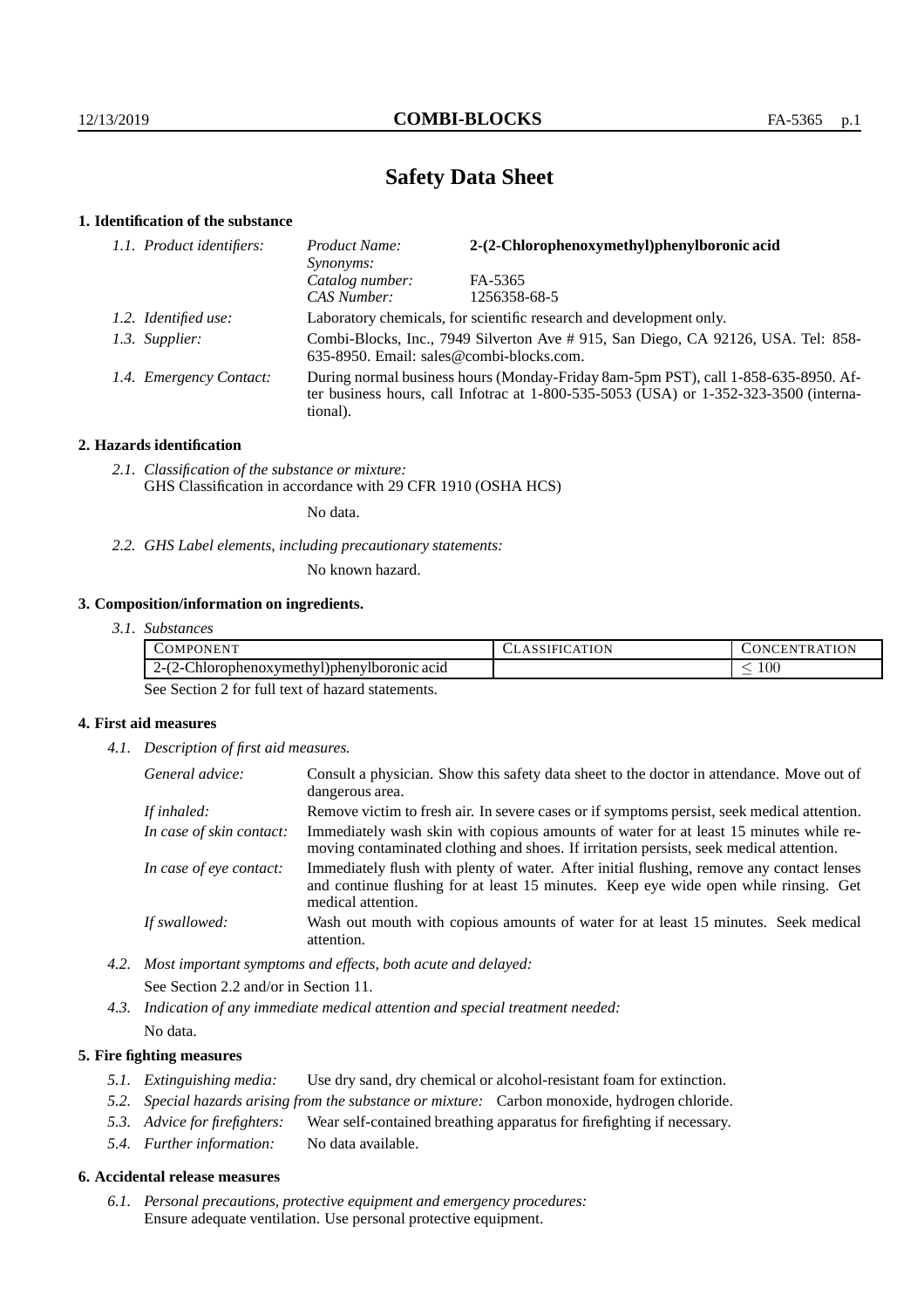|                                                                                | 6.2. Environmental precautions:                                                                                                                                                                                                                                    |                                                                                                                                                                                                                                                                                                                        |  |  |
|--------------------------------------------------------------------------------|--------------------------------------------------------------------------------------------------------------------------------------------------------------------------------------------------------------------------------------------------------------------|------------------------------------------------------------------------------------------------------------------------------------------------------------------------------------------------------------------------------------------------------------------------------------------------------------------------|--|--|
|                                                                                |                                                                                                                                                                                                                                                                    | Should not be released into the environment. See Section 12 for additional ecological information.                                                                                                                                                                                                                     |  |  |
|                                                                                | 6.3. Methods and materials for containment and cleaning up:                                                                                                                                                                                                        |                                                                                                                                                                                                                                                                                                                        |  |  |
| Sweep up or vacuum up spillage and collect in suitable container for disposal. |                                                                                                                                                                                                                                                                    |                                                                                                                                                                                                                                                                                                                        |  |  |
|                                                                                | 6.4. Reference to other sections:                                                                                                                                                                                                                                  |                                                                                                                                                                                                                                                                                                                        |  |  |
| Refer to protective measures listed in Sections 8 and 13.                      |                                                                                                                                                                                                                                                                    |                                                                                                                                                                                                                                                                                                                        |  |  |
|                                                                                | 7. Handling and storage                                                                                                                                                                                                                                            |                                                                                                                                                                                                                                                                                                                        |  |  |
|                                                                                | 7.1. Precautions for safe handling: Avoid contact with skin and eyes. Avoid inhalation of vapour or mist. Keep away<br>from sources of ignition - No smoking. Take measures to prevent the build up of electro-<br>static charge. For precautions see section 2.2. |                                                                                                                                                                                                                                                                                                                        |  |  |
|                                                                                |                                                                                                                                                                                                                                                                    | 7.2. Conditions for safe storage, including any incompatibilities: Keep container tightly closed in a dry and well-ventilated<br>place. Containers which are opened must be carefully resealed and kept upright to prevent<br>leakage.                                                                                 |  |  |
|                                                                                | 7.3. Specific end use(s):                                                                                                                                                                                                                                          | Laboratory chemicals, for scientific research and development only.                                                                                                                                                                                                                                                    |  |  |
|                                                                                | 8. Exposure Controls / Personal protection                                                                                                                                                                                                                         |                                                                                                                                                                                                                                                                                                                        |  |  |
|                                                                                | 8.1. Control parameters:                                                                                                                                                                                                                                           |                                                                                                                                                                                                                                                                                                                        |  |  |
|                                                                                | Components with workplace control parameters: Contains no substances with occupational exposure limit values.                                                                                                                                                      |                                                                                                                                                                                                                                                                                                                        |  |  |
|                                                                                | 8.2. Exposure controls:                                                                                                                                                                                                                                            |                                                                                                                                                                                                                                                                                                                        |  |  |
|                                                                                |                                                                                                                                                                                                                                                                    | Appropriate engineering controls: Ensure that eyewash stations and safety showers are close to the workstation<br>location. Ensure adequate ventilation, especially in confined areas.                                                                                                                                 |  |  |
|                                                                                | Personal protective equipment:                                                                                                                                                                                                                                     |                                                                                                                                                                                                                                                                                                                        |  |  |
|                                                                                | Eye/face protection:                                                                                                                                                                                                                                               | Wear appropriate protective eyeglasses or chemical safety goggles as described by OSHA's<br>eye and face protection regulations in 29 CFR 1910.133 or European Standard EN166.                                                                                                                                         |  |  |
|                                                                                | Skin protection:                                                                                                                                                                                                                                                   | Handle with gloves. Gloves must be inspected prior to use. Use proper glove removal<br>technique (without touching glove's outer surface) to avoid skin contact with this product.<br>Dispose of contaminated gloves after use in accordance with applicable laws and good<br>laboratory practices. Wash and dry hands |  |  |
|                                                                                | <b>Body Protection:</b>                                                                                                                                                                                                                                            | Complete suit protecting against chemicals, Flame retardant antistatic protective clothing.,<br>The type of protective equipment must be selected according to the concentration and<br>amount of the dangerous substance at the specific workplace.                                                                   |  |  |
|                                                                                | Respiratory protection:                                                                                                                                                                                                                                            |                                                                                                                                                                                                                                                                                                                        |  |  |

Control of environmental exposure: Prevent further leakage or spillage if safe to do so. Do not let product enter drains.

# **9. Physical and chemical properties**

*9.1. Information on basic physical and chemical properties*

| (a)                | Appearance:                                   | Solid                 |
|--------------------|-----------------------------------------------|-----------------------|
| (b)                | Odour:                                        | No data               |
| (c)                | Odour Threshold:                              | No data               |
| (d)                | pH:                                           | No data               |
| (e)                | Melting point/freezing point:                 | $170 - 180^{\circ}$ C |
| (f)                | Initial boiling point and boiling range:      | No data               |
| (g)                | Flash point:                                  | No data               |
| (h)                | Evaporatoin rate:                             | No data               |
| (i)                | Flammability (solid, gas):                    | No data               |
| (j)                | Upper/lower flammability or explosive limits: | No data               |
| (k)                | Vapour pressure:                              | No data               |
| (1)                | Vapour density:                               | No data               |
| (m)                | Relative density:                             | No data               |
| (n)                | Water solubility:                             | No data               |
| $\left( 0 \right)$ | Partition coefficient: n-octanol/water:       | No data               |
| (p)                | Auto-ignition:                                | No data               |
| (q)                | Decomposition temperature:                    | No data               |
| (r)                | Viscosity:                                    | No data               |
| (s)                | Explosive properties:                         | No data               |
| (t)                | Oxidizing properties:                         | No data               |